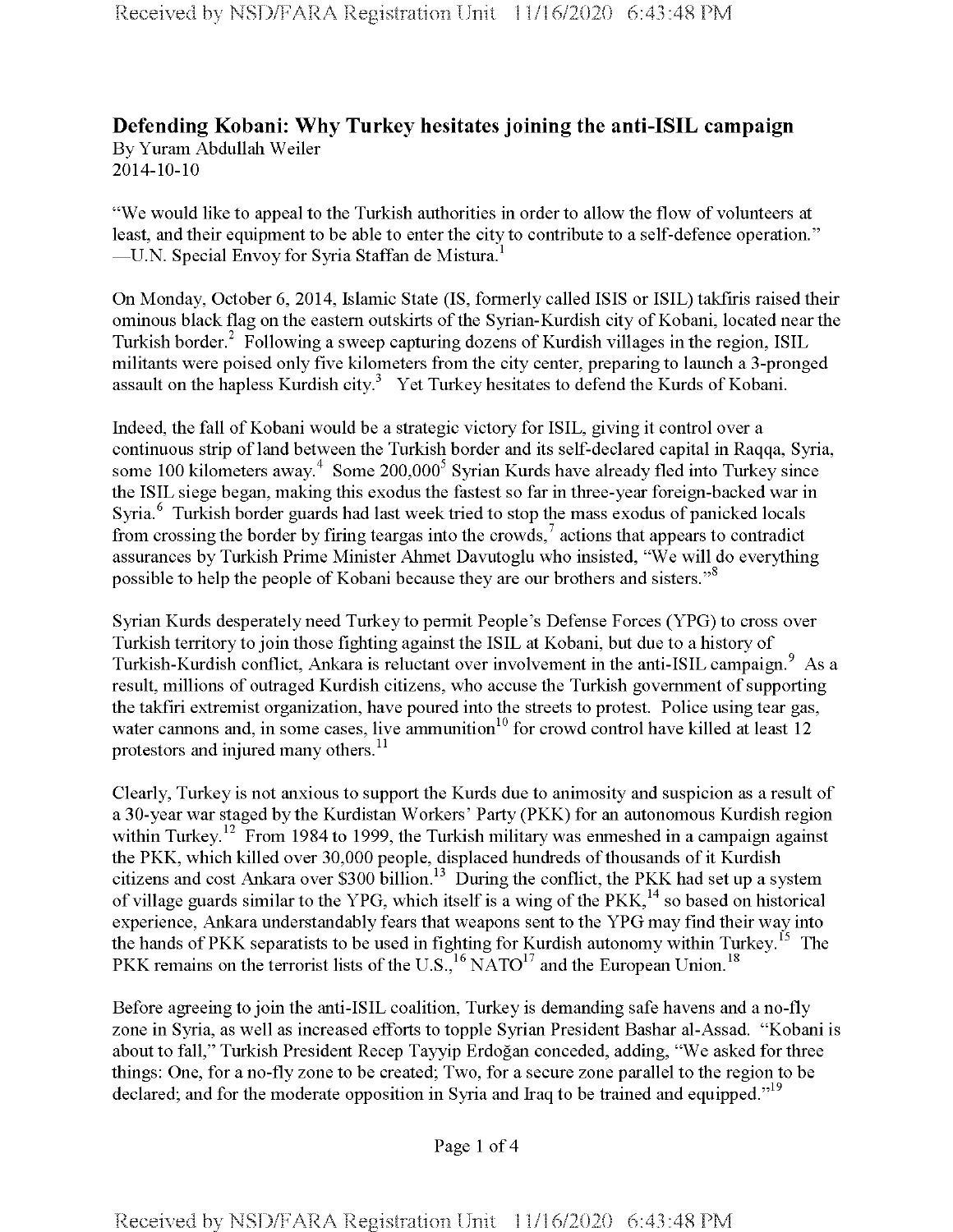While Ankara has agreed to allow foreign troops to be deployed on its territory, Washington appears to want more from its NATO ally, and to that end, U.S. President Barack Obama has dispatched his special representative for dealing with the ISIL threat, former General John Allen, and deputy undersecretary of State, Ambassador Brett McGurk, to pressure Turkish officials.<sup>20</sup> However, in what may be a diplomatic slight, Turkey's chief of General Staff Necdet Özel declined a direct invitation from U.S. Chairman of the Joint Chiefs of Staff General Martin Dempsey to attend the crucial counter-ISIL strategy conference.<sup>21</sup>

Despite possessing the strongest military force in the region with over 400,000 active personnel, more than 3,500 tanks and nearly 1,000 aircraft, Turkey claims that it fears a conflict spillover from Syria and therefore has sought assurances from NATO of protection against  $ISIL<sup>22</sup>$  which were forthcoming. "Turkey should know that NATO will be there if there is any spillover, any attacks on Turkey as a consequence of the violence we see in Syria," assured NATO secretarygeneral Jens Stoltenberg in a recent press conference during which he pointed to the deployment of Patriot missile systems to strengthen Turkish defenses.<sup>23</sup> In NATO, the new secretary general insisted, its "All for one. And one for all,"<sup>24</sup> but Turkey does not consider ISIL a major enemy.<sup>25</sup>

Certainly the U.S. is aware that Turkey, with the second largest army in NATO and fullyequipped, NATO standardized military bases such as Incirlik in Adana,<sup>26</sup> must be part of any anti-ISIL effort, for without Turkish military participation any such coalition would be stillborn. Hence, Ankara's claims of fear of ISIL blowback, while plausible, may be merely an expedient ruse for stalling to get a better deal from Washington over Syria after being snubbed by U.S. support for the military coup in Egypt and the ruling junta's witch hunt targeting the Muslim Brotherhood, with which Erdoğan's Justice and Development Party (AKP) has close ties.<sup>27</sup>

Turkey's issues with joining a U.S.-led counter-ISIL coalition run deeper than fear of inadvertently arming PKK separatists or blowback from the Syrian conflict. Turkey has been one ofthe prime forces working to overthrow the Syrian government since Erdogan publically called for al-Assad's ouster in September 2011. Since that time, Turkey has provided logistics support to the numerous groups of foreign fighters in Syria. Turkey's desire to overthrow the al-Assad government may stem from Syria's support for the PKK from 1984 to 1999. Turkey's early recognition of the Syrian National Council (SNC) in November 2011 most likely was due to AKP ties to the main SNC member, the Syrian Muslim Brotherhood, which of course also had strong ties to  $\text{O}atar.^{28}$ 

Another issue is Turkey's fear of Kurdish control of Iraq's oil fields around Mosul and Kirkuk. Turkey did not go along with George W. Bush's invasion of Iraq out of fears that the action had the potential to create a Kurdish state, which effectively is what has happened given the existence of the semi-autonomous Iraqi Kurdistan region. Facing a difficult choice between its own national interests and its commitments as a NATO member, Turkey chose to allow limited use of its airspace for Bush's invasion of Iraq.<sup>29</sup> With the current ISIL threat and U.S. push to form a coalition, Turkey is now facing a similar dilemma.

Nevertheless, the United States, too, is facing a dilemma. Up till now, Damascus has not voiced strong objections to the U.S.-led airstrikes inside Syria, but should Washington cave in to

Page 2 of 4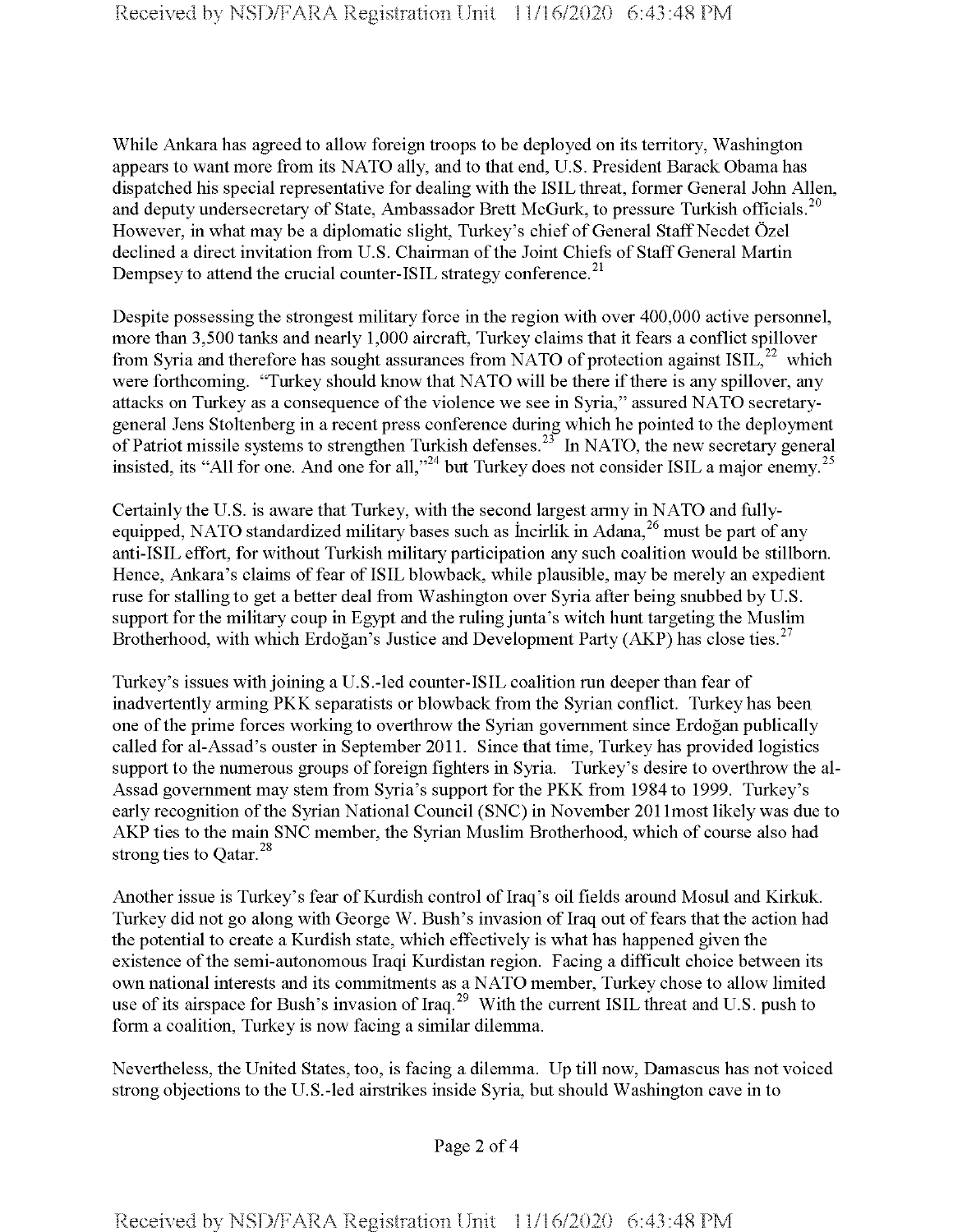Ankara's demands and attempt to establish a no-fly zone along the Syrian border, Russia may view this as an act of war against its ally, as likely would Iran,<sup>30</sup> judging by the statement made by Iranian Foreign Ministry Spokeswoman Marziyeh Afkham indicating Tehran's readiness to come to Syria's aid if requested.<sup>31</sup> Obama is undoubtedly aware of the risk involved in taking such an action, so unless he can convince Erdogan to back away from this demand for a no-fly zone, Turkish reluctance to jump into the ISIL-fray can be expected to continue, which is not good news for the embattled Kurdish fighters defending Kobani.

So the United States, after turning a blind eye to Turkey's support of takfiri militants in its quest to overthrow Syrian President Bashar al-Assad, now wants Ankara abruptly to reverse course and join in its anti-ISIL escapade. In effect, Washington is asking Erdogan and his AKP to cut ties to the Muslim Brotherhood and the Wahhabi-Salafi underworld, and sign on to the west's crusade. In any event, it looks like at the Kurds of Kobani are on their own.

## Endnotes

http://www.ibtimes.com/islamic-state-crisis-kurdish-forces-clash-isis-militants-kobane-near-turkev-syria-border-1695834.

7 Ruth Sherlock, "Islamic State fly black flag over key Syrian border town," *The Telegraph,* October 6, 2014, accessed October 9, 2014, http://www.telegraph.co.uk/news/worldnews/islamic-state/11144783/Islamic-State-flyblack-flag-over-key-Svrian-border-town.html

<sup>9</sup> Sevil Erkuy "Kobane gets first Turkish aid as Syrian Kurds plead for corridor." *Hurriyet Daily News,* October 8, 2014, accessed October 9, 2014, http://www.hurrivetdailynews.com/kobane-gets-first-turkish-aid-as-svrian-kurdsplead-for-corridor.aspx?pageID=238&nID=72677&NewsCatID=359.

<sup>1</sup> "UN envoy urges Turkey to allow Kurds to protect Kobane," *Hurriyet*, October 10, 2014, accessed October 10, 2014, http://www.hurriyetdailvnews.com/un-envov-urges-turkev-to-allow-kurds-to-protectkobane.aspx?pageID=238&nID=72795&NewsCatID=359.

<sup>&</sup>lt;sup>2</sup> "ISIS raises flags on eastern side of Kobane," Al Arabiya, October 6, 2014, accessed October 9, 2014, http://english.alarabiva.net/en/News/middle-east/2014/10/06/ISIS-raises-flag-on-eastem-side-of-Kobani-report.html.

<sup>3</sup> "Syrian Coalition Calls for Arming the FSA to Fight Assad and ISIS," *National Coalition ofSyrian Revolution and Opposition Forces, October 2, 2014, accessed October 9, 2014, http://en.etilaf.org/all-news/news/syrian-coalition*calls-for-armmg-the-fsa-to-fight-assad-and-isis.html.

<sup>4</sup> Holly Yan, Josh Levs and Elise Labott, "U.S. military: Airstrikes against ISIS won't save key city ofKobani," *CNN,* October 9, 2014, accessed October 9, 2014, http://www.cnn.com/2014/10/08/world/meast/isisthreat/index.html

<sup>&</sup>lt;sup>5</sup> "ISIS now controls at least 40% of Kobani, captures Kurd HQ - reports," Russia Today, October 10, 2014, accessed October 10, 2014, http://rt.com/news/194856-isis-kobani-svria-turkey/

<sup>6</sup> Alessandria Masi, "Islamic State Crisis: Kurdish Forces Clash With ISIS Militants In Kobane, Near Turkey-Syria Border," *InternationalBusiness Times,* September 26, 2014, accessed October 9, 2014,

<sup>&</sup>lt;sup>8</sup> Helen Regan, "ISIS Has Entered the Key Syrian Border Town of Kobani," *Time*, October 7, 2014, accessed October 9, 2014, http://time.com/3476929/isis-syria-kobani-is-isil/.

<sup>10</sup> "Anti-ISIL Protests Escalate in Turkey: 14 Dead, Dozens Injured," *Revolution News,* October 7, 2014, accessed October 9, 2014, http://revolution-news.com/isil-protests-escalate-turkey-7-dead-dozens-injured/

<sup>11</sup> "Deaths in Kurdish protests in Turkey," *Al Jazeera,* October 8, 2014, accessed October 10, 2014, http://www.aliazeera.com/news/middleeast/2014/10/deaths-kurdish-protests-turkev-201410722504757570.html.

<sup>12</sup> "ISIS brings in heavy weapons and fighters to Kobane; Turkey intervention refused," *Rudaw Media Network,* October 10, 2014, accessed October 10, 2014, http://rudaw.net/english/middleeast/syria/101020143.

<sup>&</sup>lt;sup>13</sup> Hugh Pope, "Turkey's Tangled Syria Policy," *CTC Sentinel* 6-8(2013), 5-8, accessed October 9, 2014, https://www.ctc.usma.edu/v2/wp-content/uploads/2013/08/CTCSentinel-Vol6Iss84.pdf.

<sup>14</sup> "pkk Appeals to Kurds in Turkey to Fight for Kobane," *Rudaw Media Network,* September 19, 2014, accessed October 10, 2014, http://rudaw.net/english/middleeast/svria/19092014.

<sup>&</sup>lt;sup>15</sup> Ruth Sherlock, ibid.